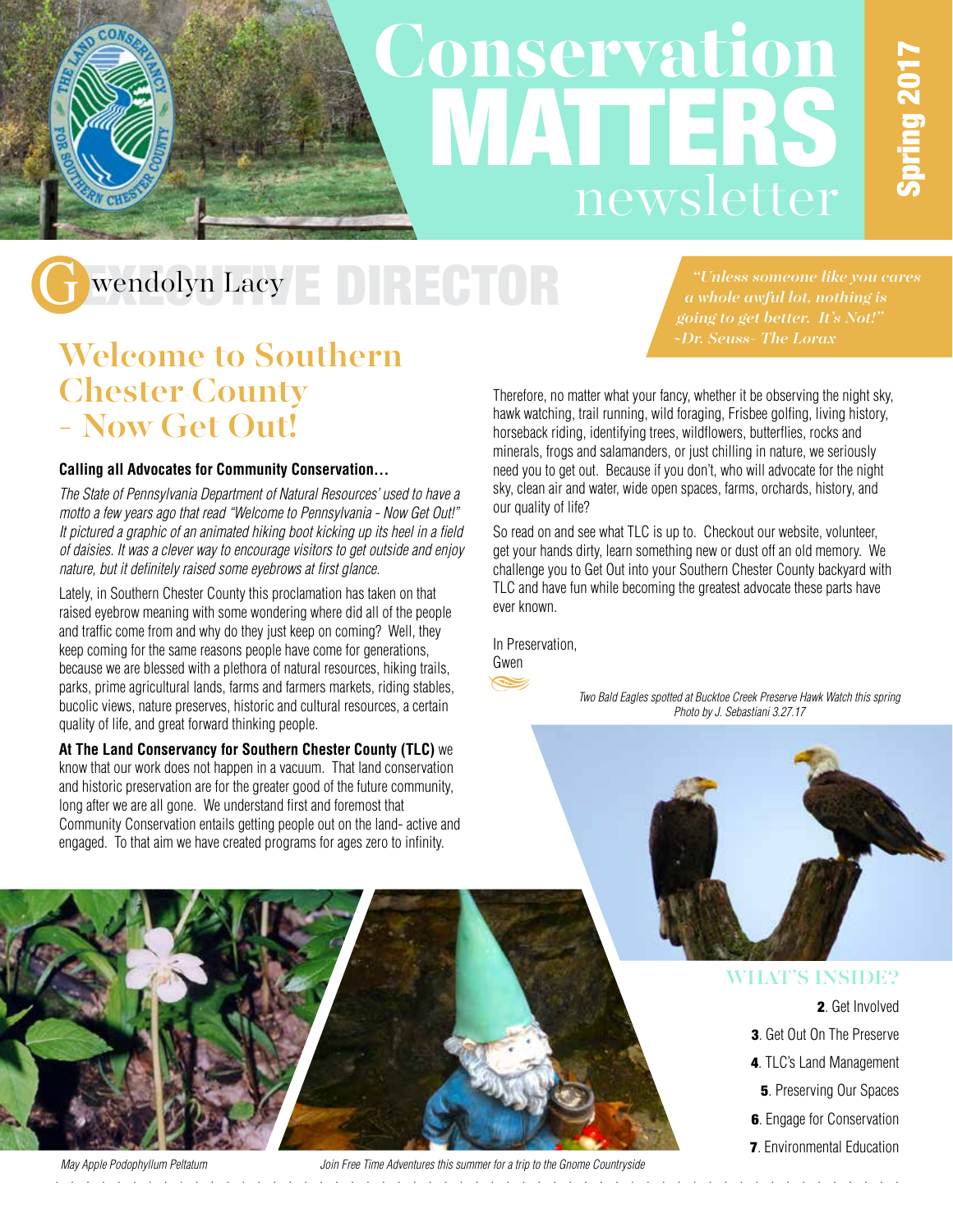# Get Involved

*"When you do nothing you feel overwhelmed and powerless. But when you get involved you feel the sense of hope and accomplishment that comes from knowing you are working to make things better." ~ Maya Angelou*



arbara MacDonald COORDINATOR

There are a number of ways for YOU to be involved with TLC. Share your talents or your time. Enjoy the natural beauty of the preserves or take part in our education programs.

#### **Teens Turning Green**

Our summer intern program will meet once a week for a brown bag lunch program. Consider being a speaker and sharing your insight for conservation, preservation, or education. We welcome speakers with any STEM background: engineering, chemistry, computer sciences, etc. Contact Barbara at **[GetInvolved@TLCforSCC.org](mailto:GetInvolved@TLCforSCC.org)**

#### **Corporate Volunteer Days**

Team building that improves the preserves! What a terrific idea to spend the day out on one of our preserves and help us to maintain or enhance TLC's land. Interested? Contact **[LandManager@TLCforSCC.org](mailto:LandManager@TLCforSCC.org)**

#### **Create Your Own Program**

Youth and Adult groups are invited to create a private program based on your interests. Would your group enjoy a herp search or owl prowl at Bucktoe Creek Preserve? Maybe a private guided hike at Stateline Preserve? We are ready to share our love of the land with your group. Please reach out to Kristi at **[TeacherNaturalist@TLCforSCC.org](mailto:TeacherNaturalist@TLCforSCC.org)**

#### **Snip, Snip, Snip**

While you are out on the land, take a pair of clippers and help us to keep the tree cages clear of invasive vines. The kiosks at the preserves have detailed information.

#### **Children's Education**

What better way to instill the love of nature than to share it with your children. TLC hosts educational programs all summer including Free Time Adventures and Drop in on Nature for our young friends ages  $0 - 12$ . What is better than searching for frogs, learning to identify birds, hiking, natural art projects, building friendships and independence, all while spending the day outside! For more information on our children's educational programs, please contact Stacey at **[Ambassador@TLCforSCC.org](mailto:Ambassador@TLCforSCC.org)**

#### **Look, Listen and Learn**

Open Hive Days, Mushroom Foraging, Sky Tour, Owl Prowls and Hawk Watches are just some of the ways we gather together to enjoy our incredible surroundings. Get involved with TLC and get out on the land. A full listing of educational programs can be found at **[http://tlcforscc.org/](http://tlcforscc.org/education/current-programs/) [education/current-programs/](http://tlcforscc.org/education/current-programs/)**

#### **Endowment Challenge**

Generously offered by TLC Board Member Peter Kjellerup and his wife Mandy Cabot, the Kjellerup/Cabot Endowment Challenge increased the impact of your gift. Your donation is matched 100%! Help us to continue the good work of TLC and its impact in the community! To donate please visit our website: **<http://tlcforscc.org/endowment-challenge/>** or call 610-347-0347 x101





*VOYA volunteer day 2016 Kids in creek*

2 The Land Conservancy • [tlcforscc.org](http://tlcforscc.org)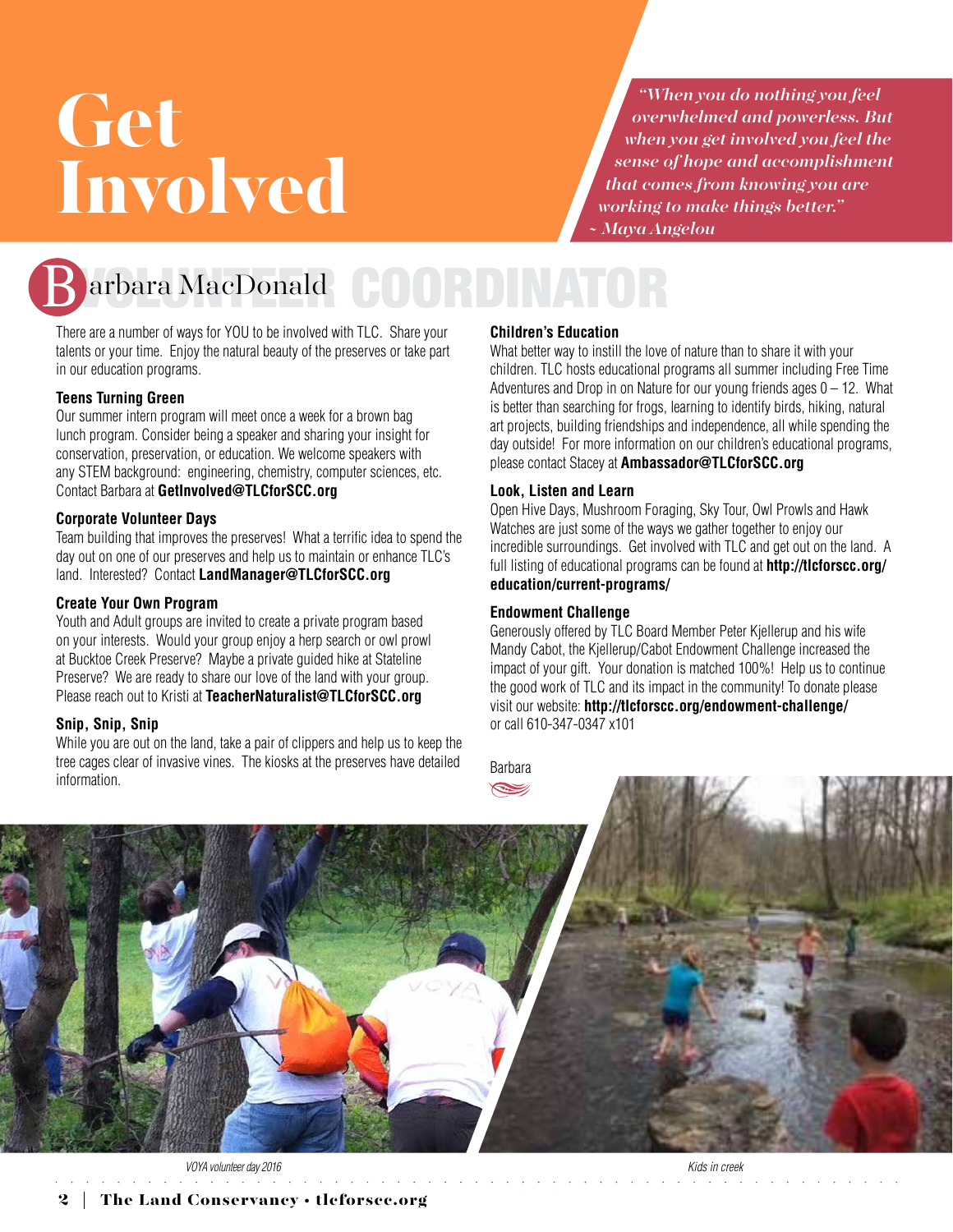### i<br>Li Get Out On The Preserve

*"We're so busy watching out for what's just ahead of us that we don't take time to enjoy where we are." ~Bill Watterson*



ary Armstrong RATION

Do you enjoy Nature? Do you like to go for a walk & get the blood flowing, or maybe a slow walk while you think or just observe your surroundings; feel the sun on your back or push yourself to walk up that hill? If you want a hill visit Marshall Bridge Preserve and see the bench donated in honor of Ed & Brian, co-founders of Trail Creek Outfitters.

Now that's a hill as any of our Run for Conservation athletes who ran the 10K on May 13th can attest to!

Here are some idea's I'd like to share with you. Hope you find something that inspires you to get out on the preserve today and please remember we depend on our members to keep the preserves open to all.

#### **Marshall Bridge Preserve**

- Ed & Brian's bench-can you find it?
- Bird Blind-please call me if you wish to reserve it

#### **Marshall Mill House Preserve**

- Picnic in the pavilion
- Walk under a tree-Under a tree!

#### **New Leaf Eco Center**

- Visit the bee's-if you really want to get close come to an Open Hive Day and meet our new Apiarist, Mike Langer.
	- June 9, 2017 or August 5, 2017
- Enjoy a small meadow and wetland trail

*Showy Orchid on one of TLC's preserves Bird Blind at Marshall Bridge Preserve*

**Stateline Woods Preserve** • Walk around the fields or explore through the wood

• Count the bird boxes

#### **Bucktoe Creek Preserve**

(Privately owned and only accessible through educational programs)

- Owl Prowl
	- June 9, 2017
- Mushroom Forage
	- August 27, 2017

Check **[www.tlcforscc.org](http://www.tlcforscc.org)** for additional programming!

For more information or to see how you can become a member please visit

**[www.tlcforscc.org](http://www.tlcforscc.org)  Mary Armstrong 610-347-0347 x 101 [admin@TLCforSCC.org](mailto:admin@TLCforSCC.org)**

**Mary**  $\leq$  *New Leaf Eco Center bee*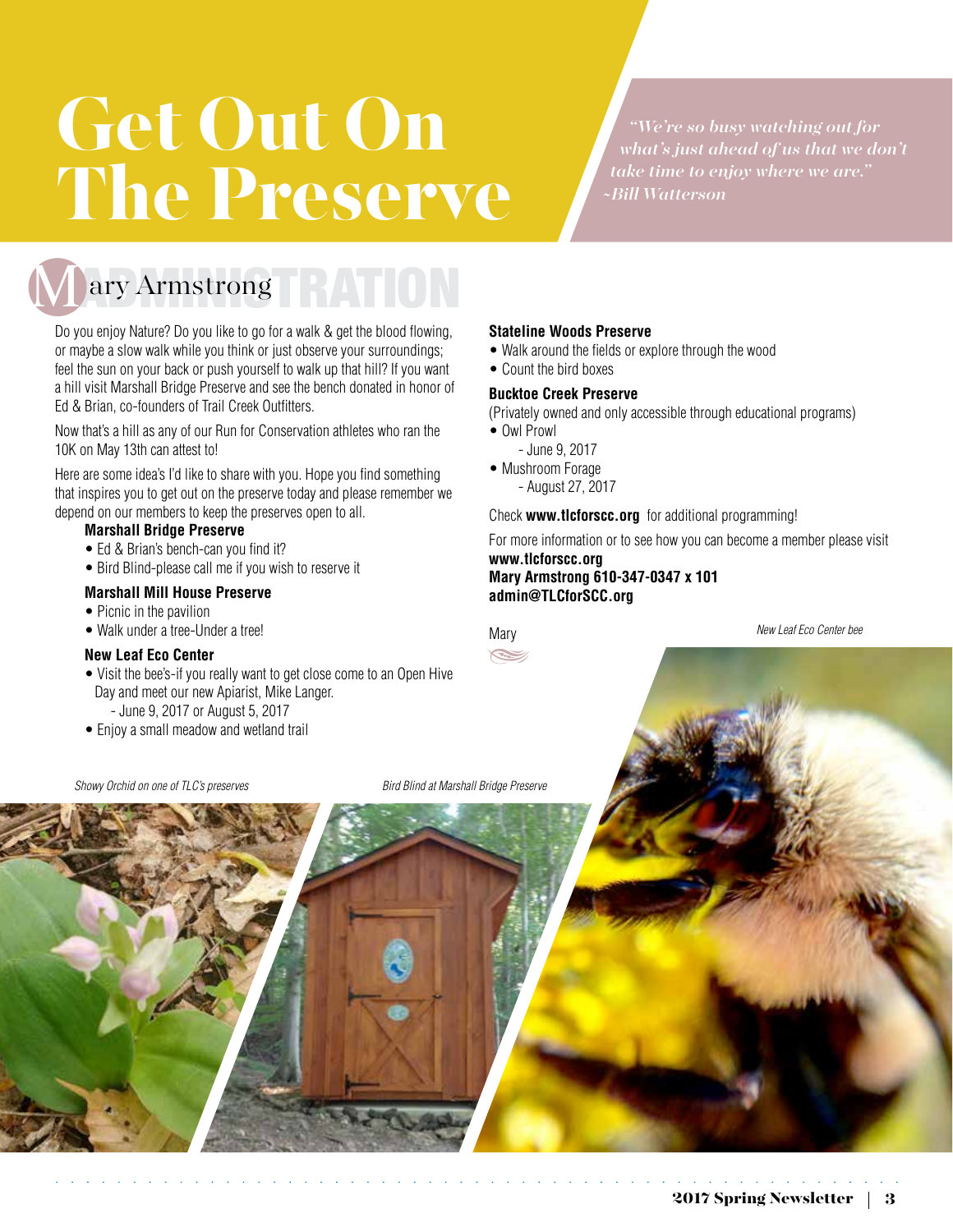# TLC's Land Management

*"The body benefits from movement and the mind benefits from stillness." ~ Sakyong Mipham*



equoia Rock ANAGER

Suddenly there was the introduction of so many familiar yet forgotten phenomena, insects flying about, casts of shade on the ground, sounds coming from the nighttime forest. Spring must be here, and I think a few days of Summer too! Already a flush of thick vegetation on the ground. I've seen a few hay fields harvested in this first week of May.

Our Interpretive Nature Center is about midway through the "retrofitting" process. What once was a dark and humid two car garage will now be home to a small nature center and classroom with ample natural lighting and a display of natural paraphernalia. Reclaimed barn wood will line the lower interior and above it, a shelf outlining the room, will showcase educational oddities, native taxidermy, and other engaging treasures from Southern Chester County. The Interpretive Nature Center will serve as a meeting place for educational programming hosted at TLC and base from which to explore the adjacent Chandler Mill and Bucktoe Creek Preserves.

In support of our office and new Interpretive Nature Center, we are nearing the final stages of installing a "green" parking lot. This facility will be a functional demonstration site which is educational and useful. The stable yet porous surface with allow rainwater to infiltrate the soil while supporting the weight of vehicles. In addition to this eco-friendly parking surface we've incorporated into the design rain gardens, ADA accessible trails (utilizing another sustainable surface called a Trail Surface Aggregate), and a thick planting of native trees to provide shade and aesthetics to the environment.

This Spring I've been busy coordinating a handful of volunteer groups to help us out on the preserves. Some are routine groups and others are brand new this year. The Garage Youth Center recently helped plant about

30 native trees as part of a riparian buffer along the Parrish section of the Kennett Greenway. They also helped weed tree cages for trees that were planted last year. VOYA, in their annual Day of Service, came back to Stateline Woods to continue restoring a section of the preserve to native habitat by planting some new trees, tending to old ones, and clearing some invasive species. A new partnership has formed with TLC and **Environmental Resource Management (ERM** - **[http://www.erm.](http://www.erm.com/) [com/](http://www.erm.com/)**) and a group came out to help me prepare the course for our annual Run for Conservation hosted at our Stateline Woods Preserve. The plants are growing so fast it is a full time job just to keep the trails clear.

Speaking of stewardship, we are creating a volunteer initiative that works by having dedicated trail goers carry a pair of hand pruners or secateurs and on their own time and while walking the preserve, use the pruners to make a few "snips" to encroaching vegetation and hopefully spend time with a planted tree or two and cut vines from the cages. If everyone spent a few minutes on each visit it would add up and a sense of ownership would emerge. We all are stewards of our Earth and that includes our favorite places to visit.

With gratitude, Sequoia

 $\leq$ 

*A riparian buffer planting Interpretive Nature Center opening 2017*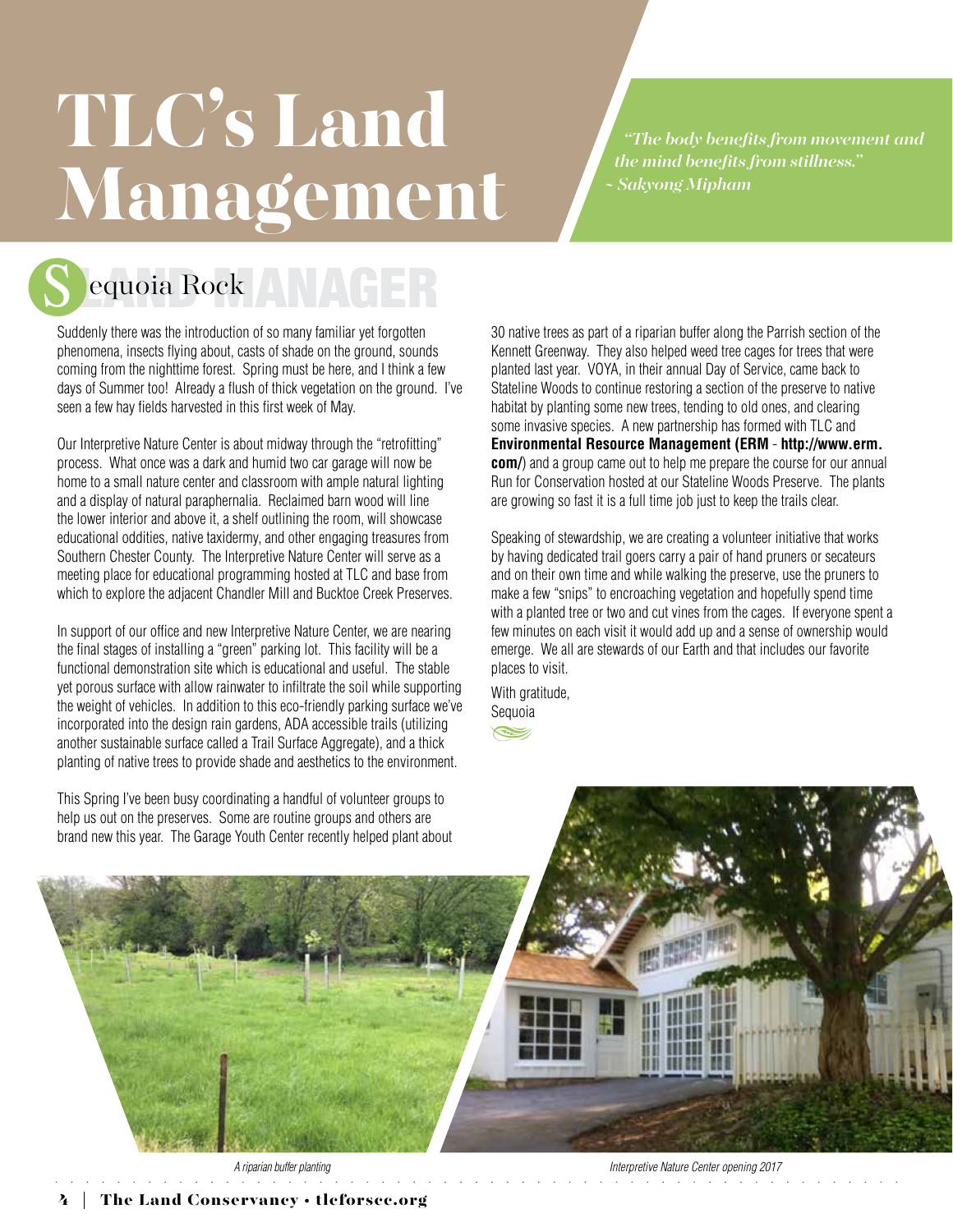# Preserving Our Spaces

*"The tree that is beside the running water is fresher and gives more fruit." ~ Saint Teresa of Avila*

### bbie Kessler VATION COORDINATOR

This past winter, TLC was awarded one of the pilot grants from the state's Department of Conservation and Natural Resources (DCNR) Riparian Buffer Grant program. Riparian buffers are vegetated strips running alongside creeks and streams that have many benefits, which include:

- Aiding in stormwater infiltration
- Filtering and slowing down stormwater runoff prior to its entering the streams
- Stabilizing streambanks
- Shading the water and cooling it for improved fish habitat
- Providing food and shelter for wildlife

Scientific research has shown that streams and rivers degrade when the percentage of forest cover in a sub-watershed drops below 70%. This means that every acre of forested riparian buffer planted is vital in helping with the above benefits, but also in preventing further or new stream degradation across the local watersheds that provide so much of the area's drinking water supply.

The DCNR grant, when combined with matching funds from Kennett Township, will allow TLC to plant approximately 20 acres of riparian buffers across five sites in the Kennett area. TLC has been planting trees along the Red Clay Creek and its tributaries for years, but thanks to the grant program, we will be able to plant exponentially more trees at one time to allow for a bigger impact in a shorter period of time. The first picture below shows a site by TLC's headquarters that had a buffer planted over ten years ago. The second picture shows the change that happens in just five short years. If you stop by the office today, you can see how drastic the difference is between the initial planting and the more natural setting that currently exists thanks to the riparian buffer planting.

The sites chosen this year for plantings via the grant funding span several TLC properties, Kennett Township's new Barkingfield Park, and a privately held easement. TLC is in the midst of planning and coordinating and will most likely be planting in the fall so keep an eye out for volunteer opportunities to help us plant some trees!

TLC's land conservation efforts are moving full steam ahead in 2017 with two conservation easements already closed or about to close for a total of 98.8 additional protected acres. Both properties protected are heavily wooded and connect to an additional corridor of protected woodlands and properties. Such corridors create unbroken stretches of preserved land that benefits area wildlife and create stronger habitats. TLC is also finalizing the purchase of a small wooded lot to be added to the Stateline Woods Preserve. This parcel will allow TLC to host overnight programs in the future.

Additionally, TLC continues to work on multiple ongoing projects spanning seven townships and covering hundreds of acres. These projects include both agricultural and open space/natural area conservation easements as well as acquisitions for public access. With all of these exciting projects, we know the rest of 2017 is going to be hectic, but it makes for a thrilling time at TLC to watch the amount of land we have protected grow exponentially. If you have questions about how to conserve your land or the benefits of conservation, please give us a call or stop in.

For information on preserving your land, please visit:: **www.[tlcforscc.org/conservation](http://tlcforscc.org/conservation/conservation-options)**

Abbie



*Riparian buffer in 2006 Same riparian buffer in 2011 – visit TLC's headquarters and try to spot this planting today!*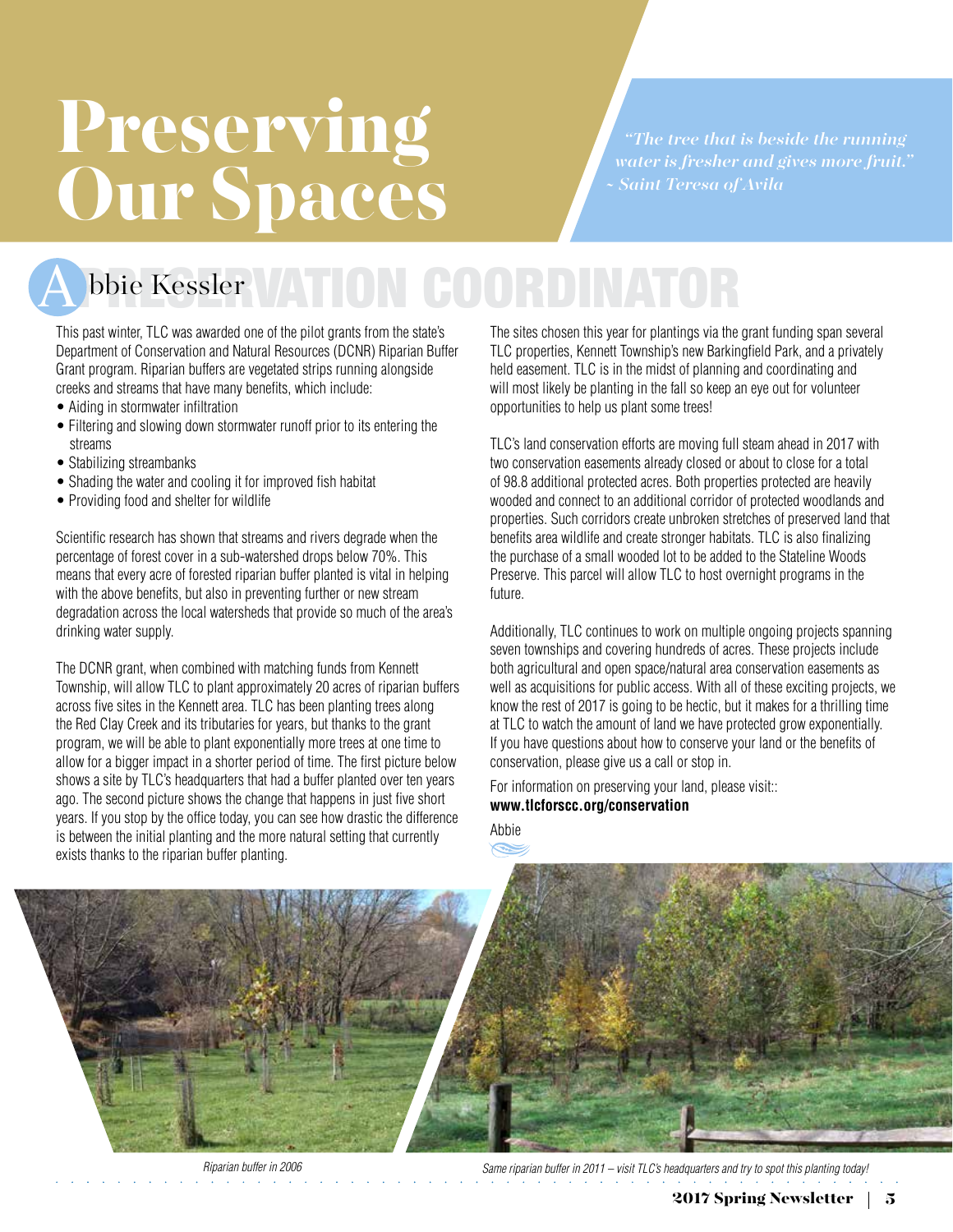### Engage For S **Conservation**

*"Some old-fashioned things like fresh air and sunshine are hard to beat." ~ Laura Ingalls Wilder*

hristine Grove

The land is here for people to enjoy. Whether you are a runner in our Run for Conservation, hike the preserves with your camera in hand, or participate in our educational programs, your experiences are part of the TLC story. Do you have an experience you'd like to share about the land? Please contact me at **[PublicRelations@TLCforSCC.org](mailto:PublicRelations@TLCforSCC.org)**, so we can continue to be inspired by your connection with the land.

Despite the soggy weather, runners turned out Saturday May 13th for the 9th annual Run for Conservation. The fourth in the Trail Creek Outfitters Trail Run Series, the Run for Conservation was held at Stateline Woods Preserve, one of TLC's nature preserves. The runners enjoyed the camaraderie, even dancing under the tents prior to the race. A huge THANK YOU to all the sponsors, runners, volunteers and spectators who were able to spend the day on the preserve enjoying open space and running for conservation.

How can you become more involved? Join our membership! Whether you are an individual, family, business or WHIP  $(21 - 37$  year olds), membership provides a deeper commitment to TLC. In return, we offer reduced program fees, member only events and discounts at local businesses. But the greatest benefit is that you are supporting the good work of TLC! Detailed membership information can be found at **[TLCforSCC.org](http://www.TLCforSCC.org)**

TLC's newest membership level is a group of young people in Southern Chester County and the surrounding communities who believe in TLC's mission! WHIPs enjoy all the perks of TLC individual membership, and are invited to join fun and exciting social events such as happy hours, group hikes at TLC's nature preserves, and volunteer days. Have fun, contribute to an important cause in the community, and meet others who share your interest in local and global environmental issues. *Our next WHIP event is a Hike and Happy Hour at the Private Bucktoe Creek Preserve on Thursday June 22, 2017 6 – 8 pm.* Bring a friend! Please reserve a spot, so we know you are coming by emailing **[PublicRelations@TLCforSCC.org](mailto:PublicRelations@TLCforSCC.org)**!

I recently met a young couple at the Run for Conservation. They were wet and covered in mud from the run, but their smiles reached their eyes. They said that Stateline Woods Preserve is a special place for them. A few months prior, they got engaged on the Preserve and are planning an October 2017 wedding. This got me thinking, how many other love stories started on the land that is Stateline Woods Preserve? Over the years, how many people have watched the sunset in awe of the colors or listened to birds sing their summer songs? How many others have cherished memories of this land? And how many in the future will enjoy adding their experiences to the story.

When you're out on one of our preserves – Share your photos on Facebook, Twitter or Instagram!<br>#TLCforSCC

*#StatelineWoodsPreserve #NewLeafEcoCenter #BucktoeCreekPreserve #MarshallBridgePreserve*

*#TLCforSCC #MarshallMillHouse*

**Christine**  $\leq$ 

*Whips Hike in Bucktoe Creek Preserve*



*Rainbow in Stateline Woods Preserve Run For Conservation 2017*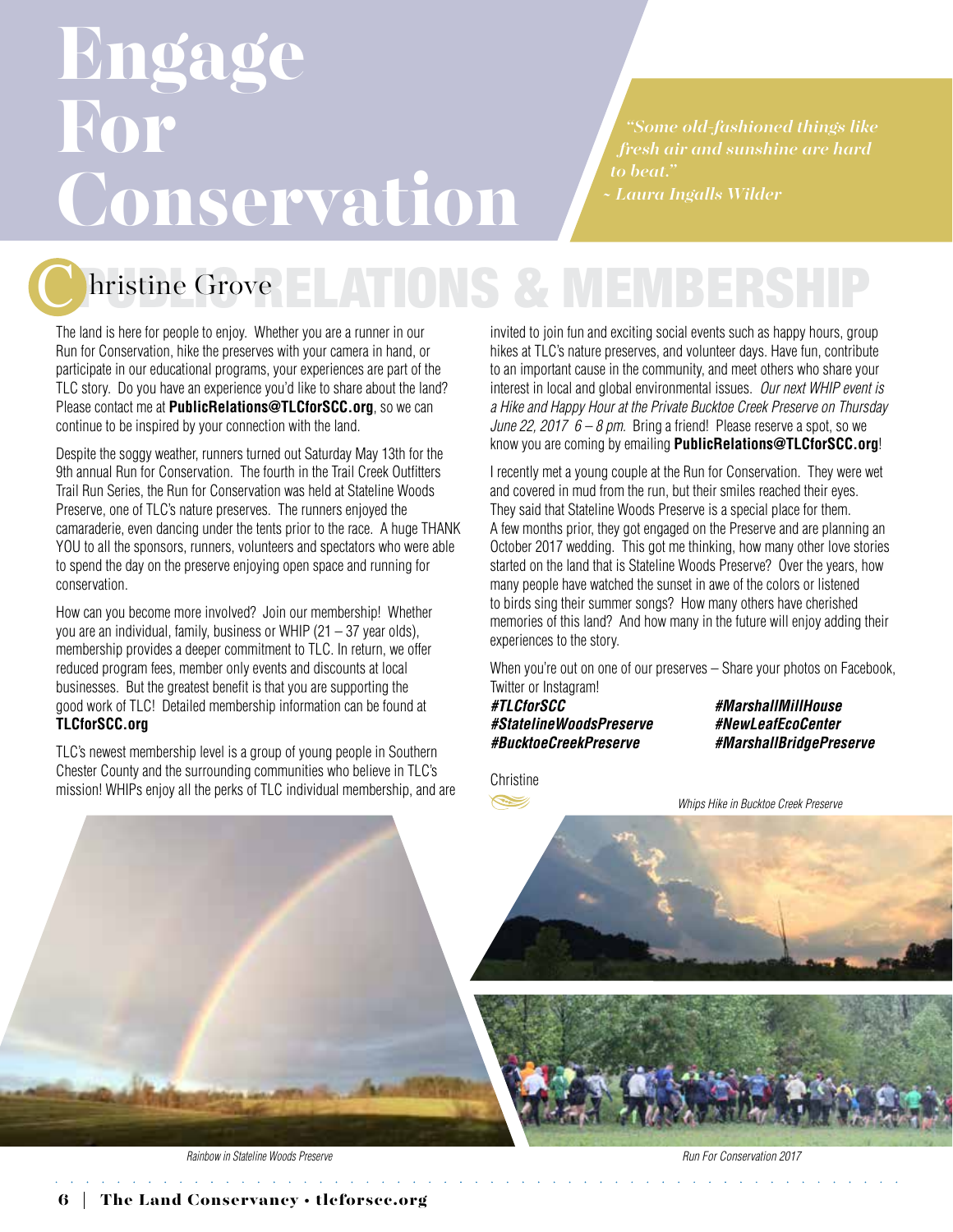### Environmental **Education** Update

*"Look deep into nature, and then you will understand everything better." ~ Albert Einstein*



tacey Gummey & Kristi Givens

This winter the cold didn't slow us down here at TLC! Programs allowed members and followers to participate in exciting experiences! Our last Owl Prowl was by far one of the best that that we've had here at TLC. Both barred owls flew in almost immediately after being called. Owl fans heard the two owls communicating for an hour up close and personal! They were able to see the beautiful barred owls face only feet away! Don't miss our next summer **Owl Prowl on June 9th from 8:00pm-9:30pm**. Drop-in on Nature friends explored the woods of the Annex, enjoyed sliding like seals on the ice, and spent time creating frog habitats! Members explored many characteristics of wildlife with our Wildlife in Winter four part series. We had biologist Gary Stolz and Teacher Naturalist Tim Zador introduce, explain, and lead an exploration on wildlife habitats!

Finally, spring has sprung here at TLC! We have many exciting opportunities for members and non-members to explore nature! Spring Break in Nature gave children a chance to enjoy three days exploring ponds and streams, hiking Bucktoe Creek Preserve, and searching for birds and amphibians! For our adult members, and followers, TLC hosted a **Mushroom Forage April 30th from 9am-1pm** at our headquarters. It was a wild success! The forage began with a hike through the woods and ended with a mushroom themed lunch! Following this forage we will host a **Medicinal Plant Forage led by April Coburn on June 18th from 9am-12pm**.

This summer children can spend their days summer exploring Bucktoe Creek Preserve with TLC's **Free Time Adventures**. This program begins June 20th-August 24th and is every Tuesday, Wednesday, and Thursday from 10am-2pm. Children will explore topics such as, habitats, birding, natural fort building, and herpetology. There will be guest speakers, handson fun, and one off-site field trip. The morning will focus on a nature based learning process followed by a group lunch. Our day will end with children's led choice time which will no doubt end with lots of stream play to stay cool in the summer sun! Join us for any or all 27 days of adventures!

TLC will host the **Pennsylvania Master Naturalist Training Course** running August-October. This program is a set of courses designed to teach interested adults about the natural history and ecology of this bioregion. Students will receive 55 hours of classroom and field instruction from experts on topics ranging in wildlife biology, ecological stewardship, and ornithology. This program is designed to create expert naturalists who are interested in giving back to the environment by volunteering their knowledge.

If you see something that you like, **ask us to create a custom program just for your group!** We have created programs for groups such as boy/ girl scouts, cub scouts, boys and girls clubs, and other private groups. We love creating fun, interactive programs grounded in nature!

If you are interested in any of these programs, please visit **[www.tlcforscc.org/education](http://www.tlcforscc.org/education)** for more information or call 610-347-0347 x 104

Stacey & Kristi  $\leqslant$ 



*Free Time Adventures Crawfish Find Free Time Adventures*

*- Inspecting Their Finds*



*Free Time Adventures Stream Exploration*

and a state of the state of the